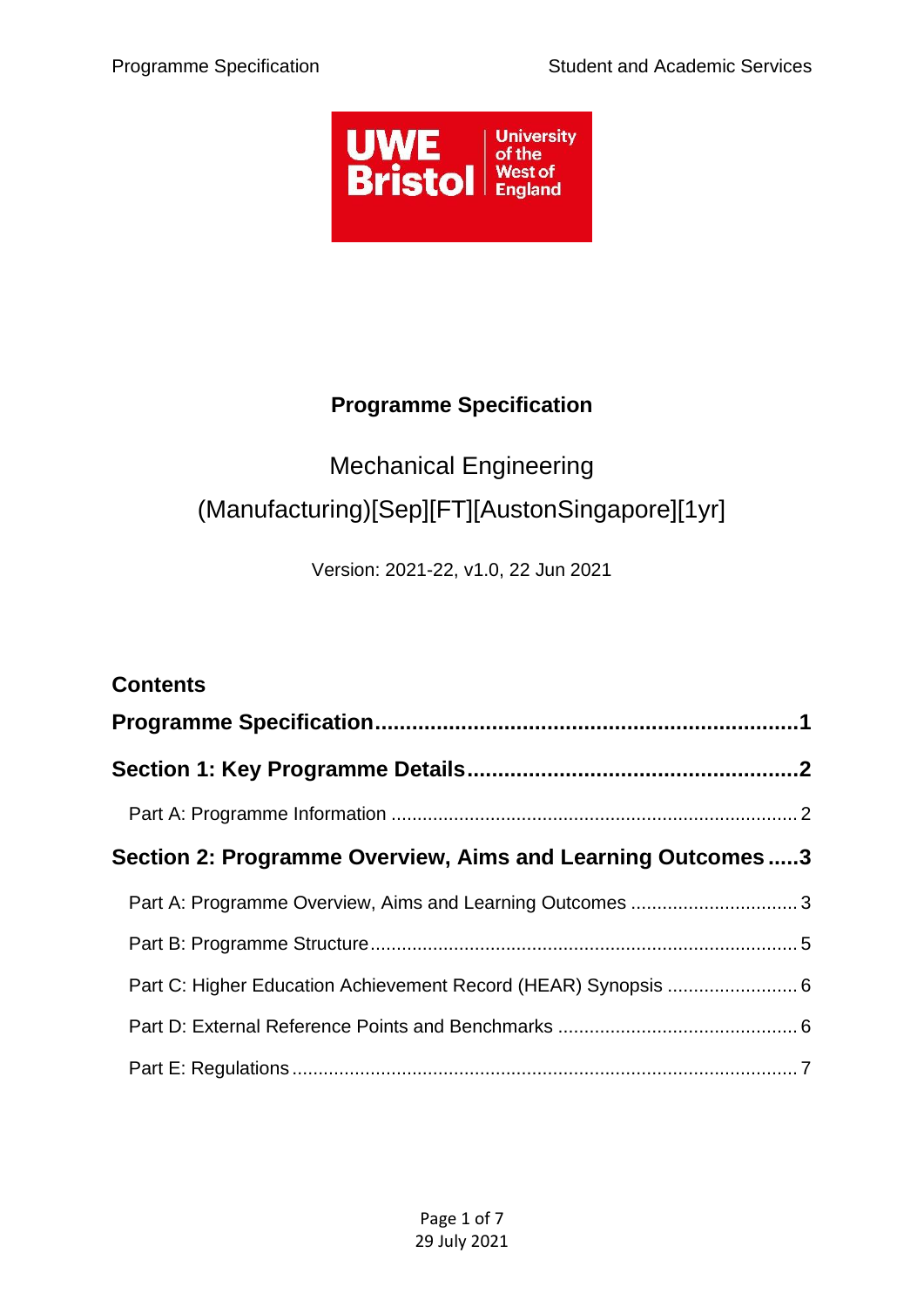## <span id="page-1-0"></span>**Section 1: Key Programme Details**

#### <span id="page-1-1"></span>**Part A: Programme Information**

**Programme title:** Mechanical Engineering (Manufacturing)[Sep][FT][AustonSingapore][1yr] **Highest award:** BEng (Hons) Mechanical Engineering (Manufacturing) **Interim award:** BEng Mechanical Engineering (Manufacturing) **Awarding institution:** UWE Bristol **Affiliated institutions:** Auston Institute of Management, Singapore **Teaching institutions:** Auston Institute of Management, Singapore **Study abroad:** No **Year abroad:** No **Sandwich year:** No **Credit recognition:** No **Department responsible for the programme:** FET Dept of Engineering Design & Mathematics, Faculty of Environment & Technology **Contributing departments:** Not applicable **Professional, statutory or regulatory bodies:** Not applicable **Apprenticeship:** Not applicable **Mode of delivery:** Full-time **Entry requirements:** For the current entry requirements see the UWE public website **For implementation from:** 01 September 2021 **Programme code:** H3V713-SEP-FT-AU-H3V7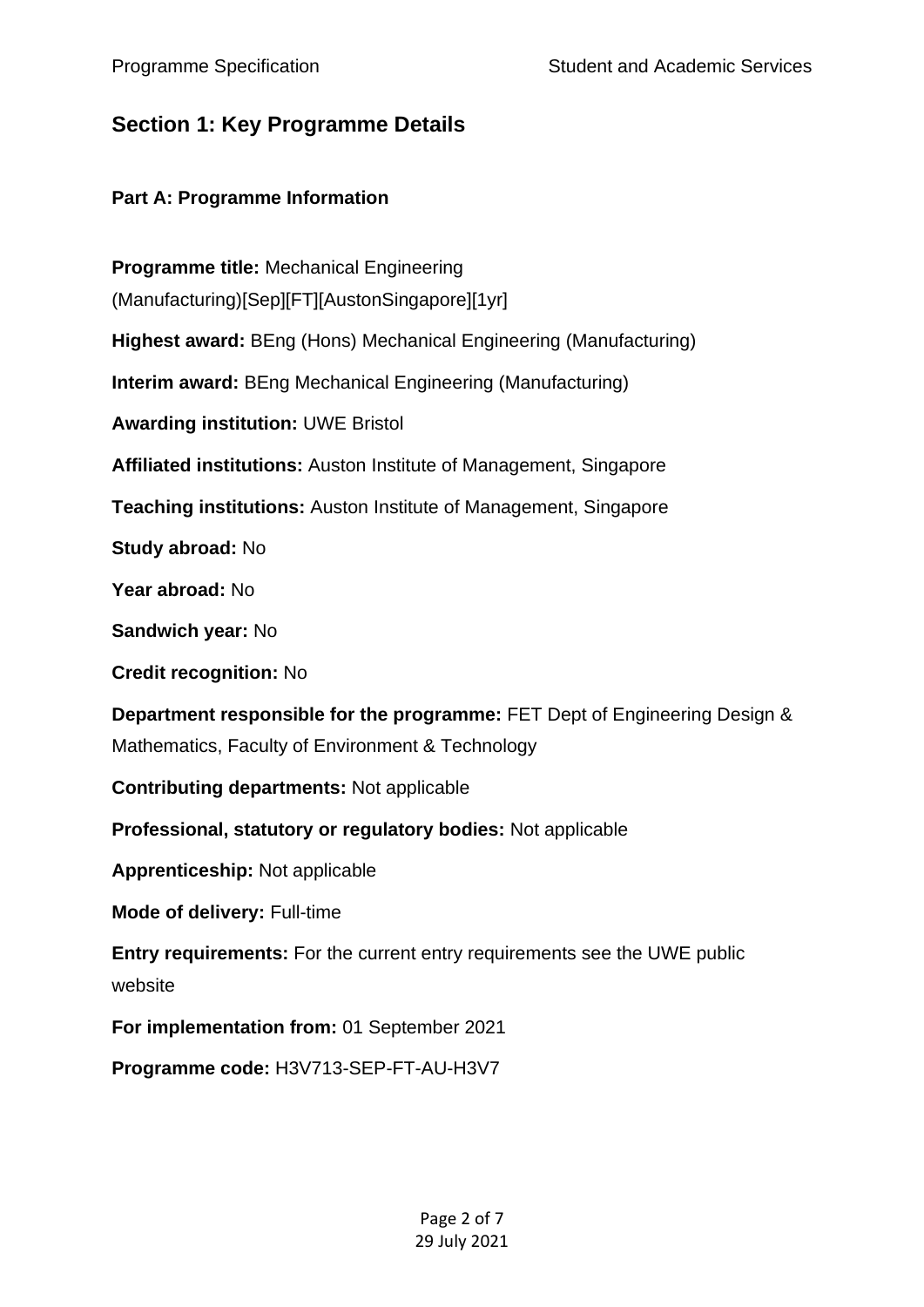## <span id="page-2-0"></span>**Section 2: Programme Overview, Aims and Learning Outcomes**

#### <span id="page-2-1"></span>**Part A: Programme Overview, Aims and Learning Outcomes**

**Overview:** The Mechanical Engineering (Manufacturing) programme is a variant of the BEng Mechanical Engineering award accredited by the Institute of Mechanical Engineers. The programme has been developed to provide future graduates with the effective theoretical and practical knowledge of a range of engineering principles and presents an exciting course of study that will prepare graduate engineers with a specialism for the design of systems involving mechanical and electro-mechanical components.

Graduates from the programme will have the intellectual, creative and personal qualities necessary for undertaking a leadership role and a depth of knowledge that will enable the application of new and emerging technologies to the solution of manufacturing problems.

Topics have been chosen to reflect the changing needs of industry covering established and novel mechanical analysis concepts to the solution of engineering problems involving design, operations and manufacture. The programme aims to develop practical professional graduate engineers able to make considered judgements and decisions on complex engineering issues in which not all facts and consequences are accurately known.

The programme is delivered in a way that develops technically competent individuals who think and communicate effectively and who can conduct inquiry, solve problems, undertake critical analysis and deliver effective mechanical and manufacturing system solutions in a constantly changing business context. It provides a solid foundation for lifelong learning, emphasising the development of knowledge, skills and professional values essential to the practice of systems development.

A wide range of expertise in mechanical engineering is developed that is relevant to

#### Page 3 of 7 29 July 2021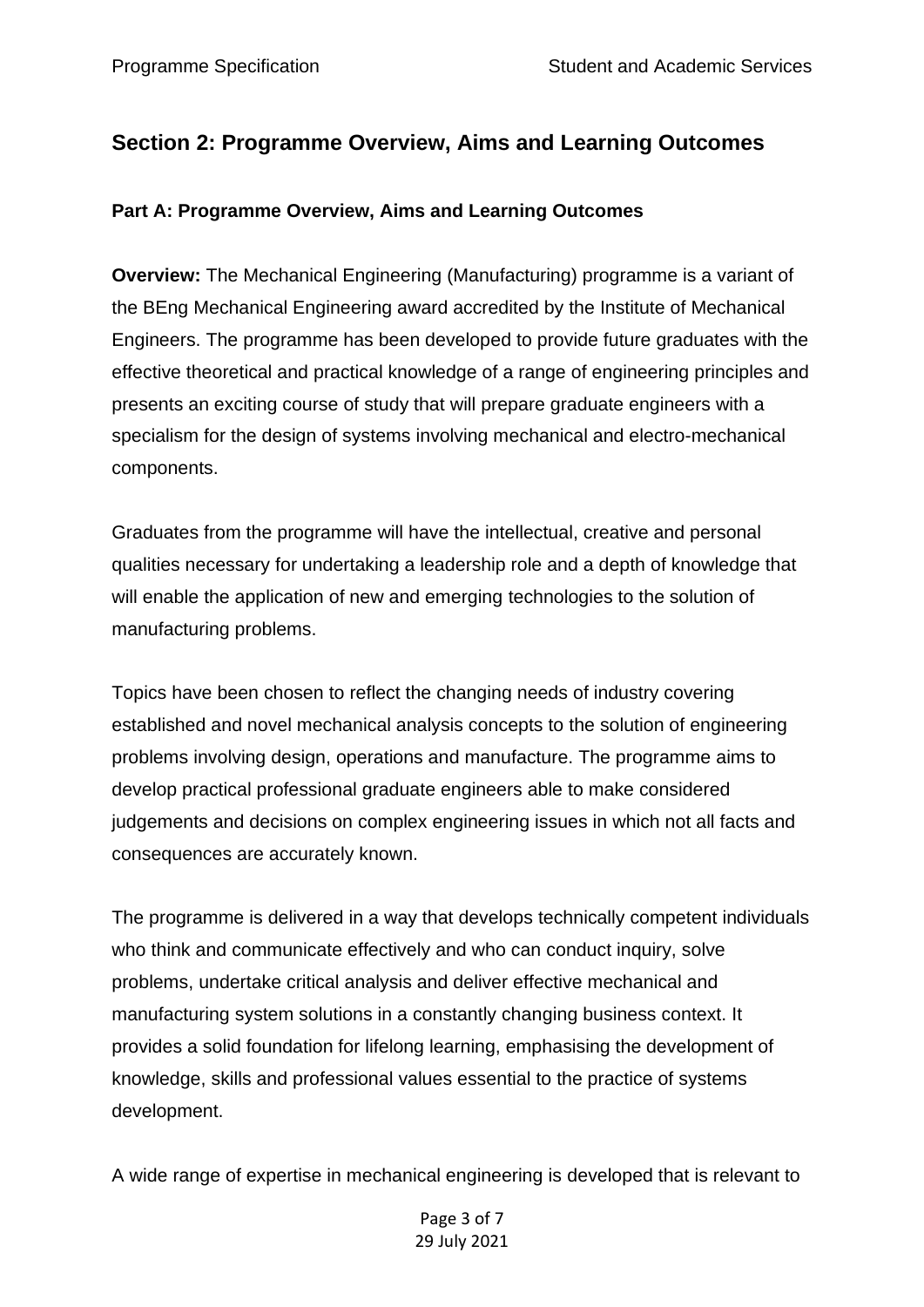advanced manufacturing and the design of mechatronic systems. The programme covers a broad range of disciplines such as stress analysis, dynamics, electromechanical systems, control, materials and structures, reliability and Asset management, and manufacturing technology.

**Educational Aims:** The programme is designed to provide a rich combination of engineering analysis, skill in designing mechatronic engineering systems and creativity to meet the demands of the high tech manufacturing and automation for engineering practitioners.

The educational aims of the programme are to ensure that graduates:

have a sound knowledge and understanding of scientific and engineering principles to be used in their chosen engineering discipline.

demonstrate a capacity for innovative and creative design to further develop and improve existing systems and to generate new systems which meet required specifications;

have a broad knowledge and understanding of engineering theory, practices and applications and be able to use advanced techniques of analysis, synthesis and implementation in the field of mechatronics;

have developed the ability, interest and motivation to conduct research, independent study and keep abreast of future changes in technology and engineering practices;

be able to communicate clearly, concisely and persuasively

#### **Programme Learning Outcomes:**

#### **Programme Learning Outcomes**

PO1. Apply scientific and mathematical principles necessary to underpin engineering and analytical tools in the analysis and solution of problems that arise in a mechanical and manufacturing engineering context.

> Page 4 of 7 29 July 2021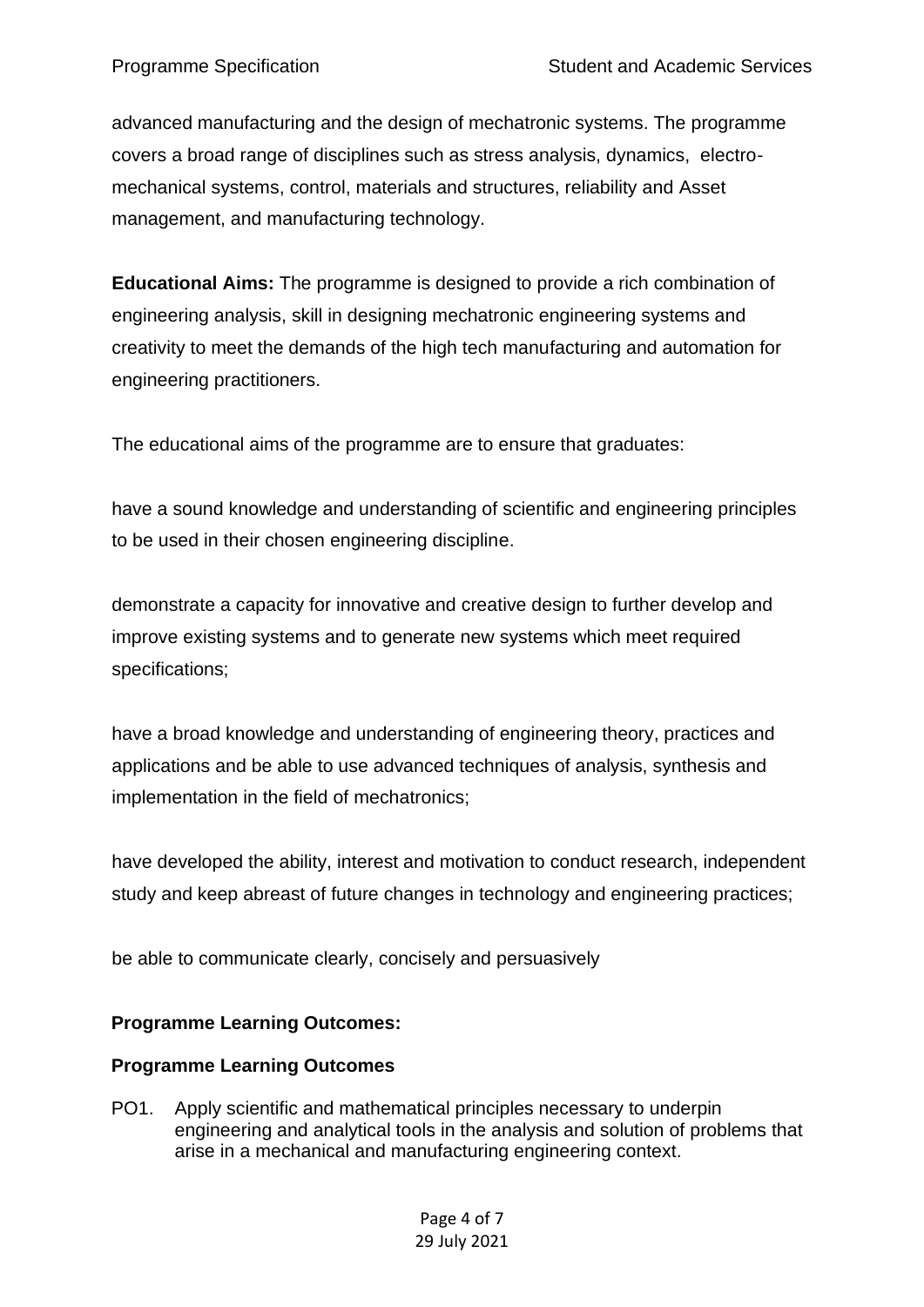- PO2. Create and verify engineering solutions to problems involving complexity and uncertainty.
- PO3. Show understanding and demonstrate applicability of a range of modelling and simulation for mechanical components and manufacturing processes and their fundamental limitations.
- PO4. Select and apply appropriate computer-based methods relating to the design, manufacture and control of mechanical and electro-mechanical components and systems.
- PO5. Apply experimental methods in the laboratory relating to engineering design, manufacture and test using relevant measurement equipment.
- PO6. Work effectively within the commercial, ethical, economic and legal context of engineering processes, including sustainable development, risk management, health and safety and environmental legislation.
- PO7. Understand and apply appropriate codes of practice and industry standards including an awareness of quality issues.
- PO8. Ability to be able to critically review available literature relevant to the subject discipline and demonstrate independent thinking in the design and development of solutions to real -world problems.

#### <span id="page-4-0"></span>**Part B: Programme Structure**

#### **Year 1**

The entry point of this programme is at Level 5.2, 120 AL credits awarded at Level 4 and 60 credits awarded at Level 5.1 to students with suitable prior qualifications.

#### **Year 1 Compulsory Modules Level 5**

| <b>Module Code</b> | <b>Module Title</b>                             | <b>Credit</b> |
|--------------------|-------------------------------------------------|---------------|
| <b>UFMF88-30-2</b> | Design and Electromechanical Systems<br>2021-22 | 30            |
| <b>UFMFL8-15-2</b> | Dynamics 2021-22                                | 15            |
| UFMFQA-15-2        | Stress Analysis 2021-22                         | 15            |

#### **Year 1 Compulsory Modules Level 6**

| <b>Module Code</b> | <b>Module Title</b> | <b>Credit</b> |
|--------------------|---------------------|---------------|
|--------------------|---------------------|---------------|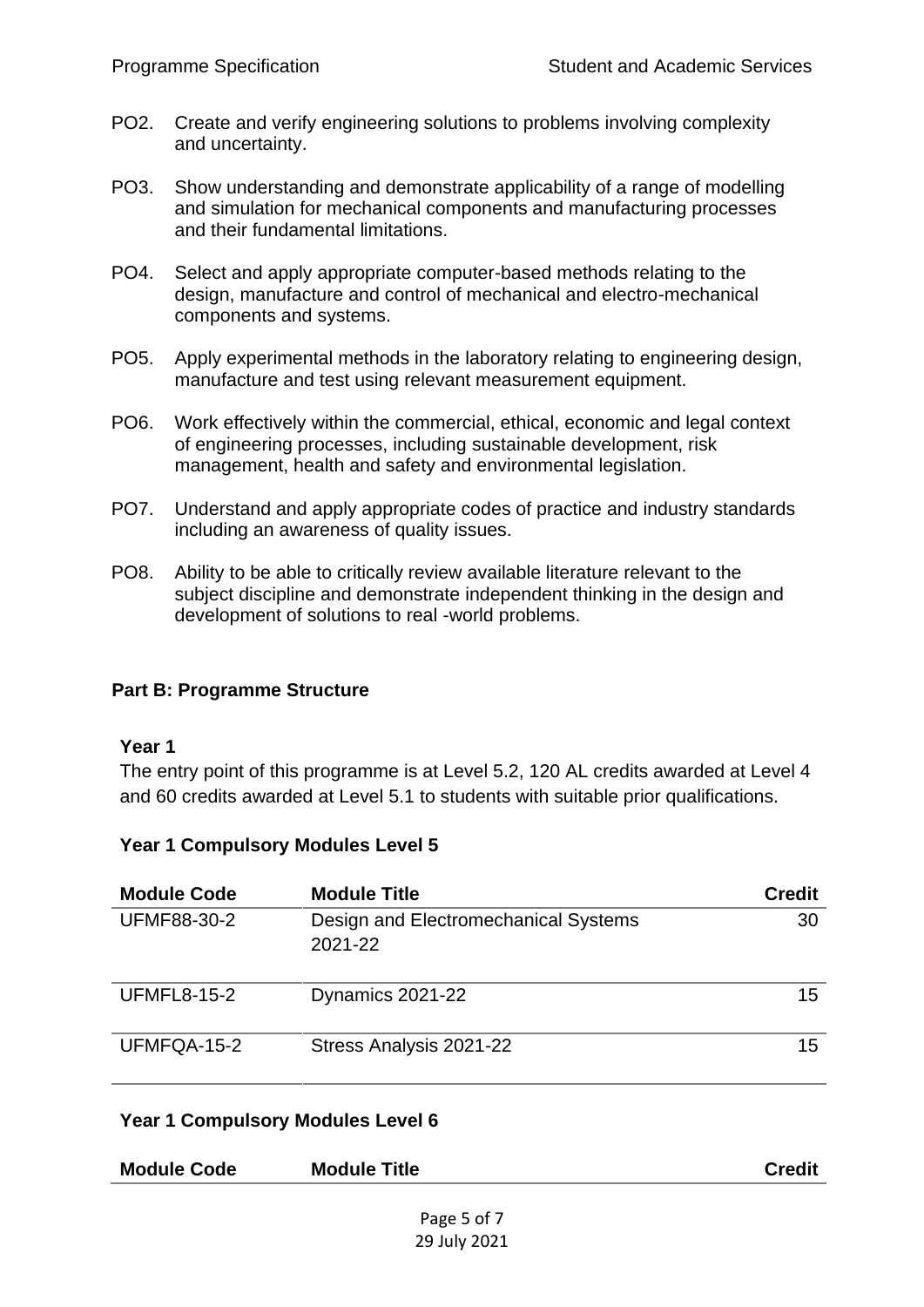| UFMFYJ-15-3        | <b>Control Engineering 2021-22</b>                                  | 15 |
|--------------------|---------------------------------------------------------------------|----|
| <b>UFMFX8-30-3</b> | Individual Project BEng 2021-22                                     | 30 |
| UFMFDY-30-3        | Lean Manufacturing Technology 2021-22                               | 30 |
| <b>UFMF7K-15-3</b> | <b>Materials and Structures for Special</b><br>Applications 2021-22 | 15 |
| <b>UFMFP9-15-3</b> | Mechanics of Materials 2021-22                                      | 15 |
| UFMFPB-15-3        | <b>Reliability Engineering and Asset</b><br>Management 2021-22      | 15 |

### <span id="page-5-0"></span>**Part C: Higher Education Achievement Record (HEAR) Synopsis**

Graduates of this programme will be equipped with a broad understanding of mechanical analysis and design, combined with knowledge of engineering practice, information technology, project management and manufacturing. The programme produces graduates with a broad-based 'systems' approach to engineering problem solving.

Graduates from this programme will be equipped to work in multi-disciplinary teams, able to critically appraise existing ideas and practice and produce creative solutions to engineering problems.

#### <span id="page-5-1"></span>**Part D: External Reference Points and Benchmarks**

Description of how the following reference points and benchmarks have been used in the design of the programme:

QAA UK Quality Code for HE and the QAA Engineering Benchmark 2015. Engineering Council, UK Accreditation of Higher Education Programmes (AHEP3). The Higher Diploma in Mechanical Engineering delivered at the Auston Institute of Management.

The programme has no PSRB requirements.

Page 6 of 7 29 July 2021